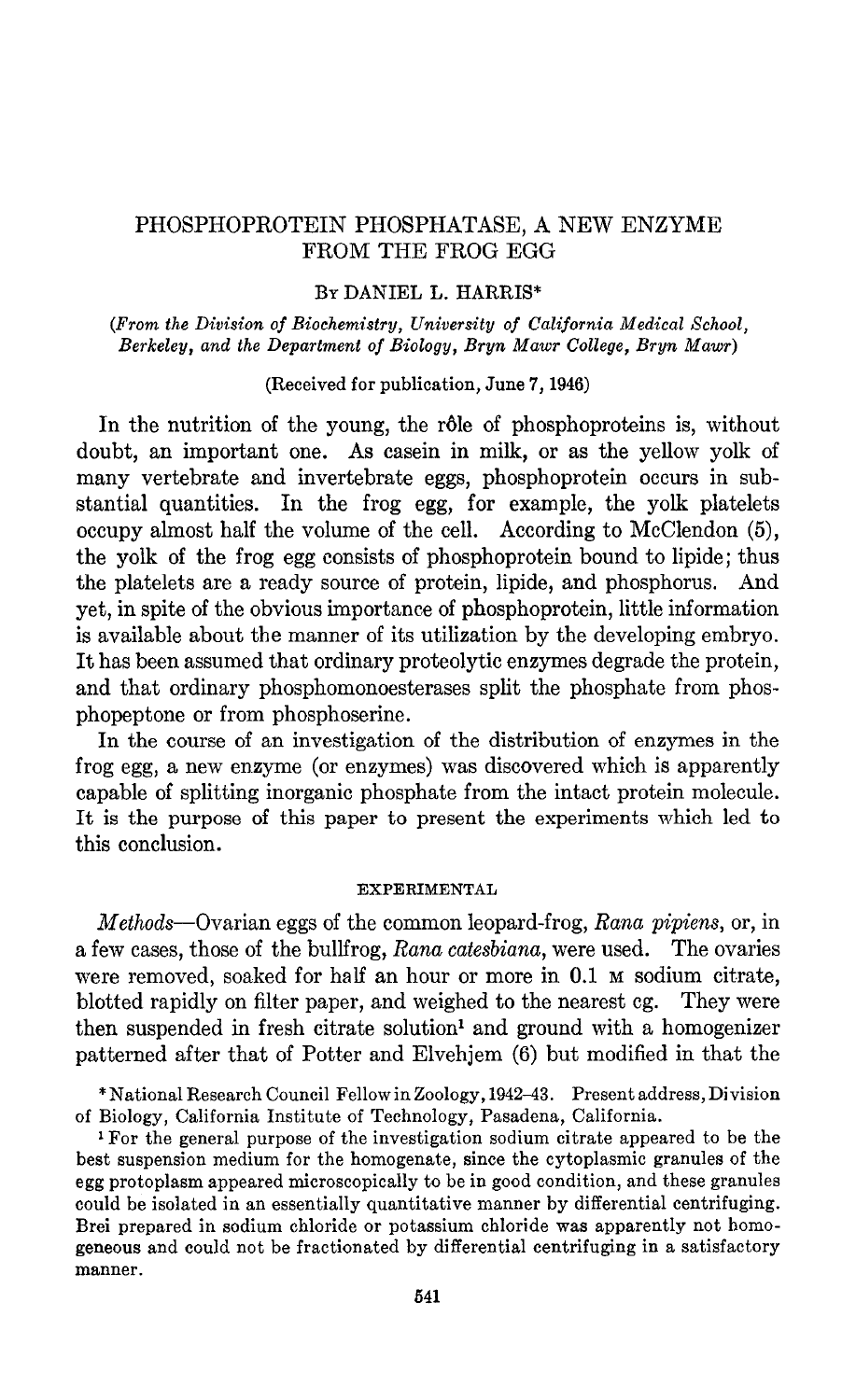rotating pestle was smooth and fitted loosely in the surrounding test-tube. This modification was found to be particularly suitable for homogenizing frog ovary, since the large, fully developed eggs are readily ruptured, while the connective tissue sheet and the small cells embedded in it remain intact. This sheet becomes wrapped about the stem of the pestle, is later removed, and its weight subtracted from that of the whole ovary.

In most of the experiments reported here, the homogenate was incubated in citrate buffer for a suitable time and then treated with trichloroacetic acid to precipitate proteins. Unfortunately, certain substances of the frog



FIG. 1. Inorganic phosphate in autolyeed ovarian homogenate. Half circles, Rana pipiens, 60 minutes, 37'; solid circles, Rana pipiens, 5 minutes, 23'; open circles, Rana catesbiana, 60 minutes, 37".

egg are not precipitated readily, and to obtain a water-clear filtrate it was often necessary to allow precipitation to continue overnight before filtering or centrifuging. Undesirable as this procedure may be, no way of avoiding it was found.

Phosphate was determined according to the method of Fiske and Subbarow (2). Although citrate may, in sufficient concentration, delay the development of color in this method, no difficulties were experienced in the experiments reported here. Phosphate is expressed as mg. of phosphorus per 100 gm. of wet weight.

General Characteristics of Reaction-In an attempt to demonstrate in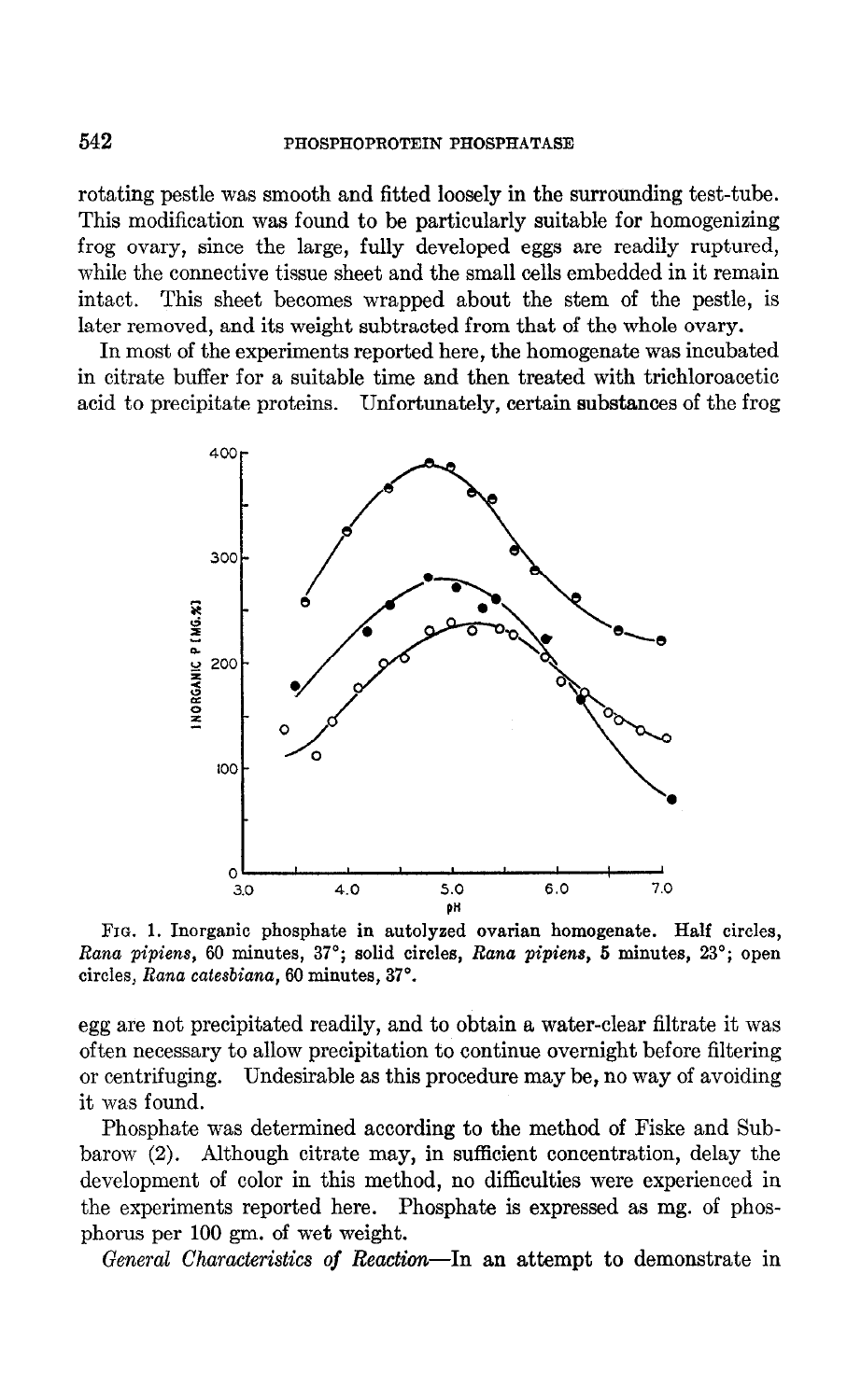the frog egg homogenate a phosphomonoesterase hydrolyzing sodium  $\beta$ -glycerophosphate, extremely high values of inorganic phosphate were consistently found in the brei incubated without added substrate as a control. As much as 500 mg. per cent of inorganic phosphate were found after an incubation period of 1 hour. Moreover, there was a close dependence upon pH, maximum phosphate being found in the neighborhood of pH 5.0. Fig. 1 illustrates typical data obtained in three independent experiments. The high value of phosphorus shown in the uppermost



FIG. 2. Liberation of inorganic phosphate in autolyzing ovarian homogenate. A logarithmic time scale is used for convenience; the curves are empirical.

curve at pH 7.0 may be erroneous, since the reaction is very sensitive to pH in this region and pH was calculated rather than determined in this experiment. There is virtually no hydrolysis in alkaline solutions. Since all of these experiments were carried out on the crude autolyzing brei, considerable variability is to be expected, but the general characteristics are reproducible.

Fig. 2 illustrates a more complete experiment, in which the course of the reaction was followed for a considerable period of time at the different pH values indicated. For convenience a logarithmic time scale is used, since after the first 15 to 20 minutes the reaction proceeds very slowly.

These data strongly suggest that some naturally occurring phosphorus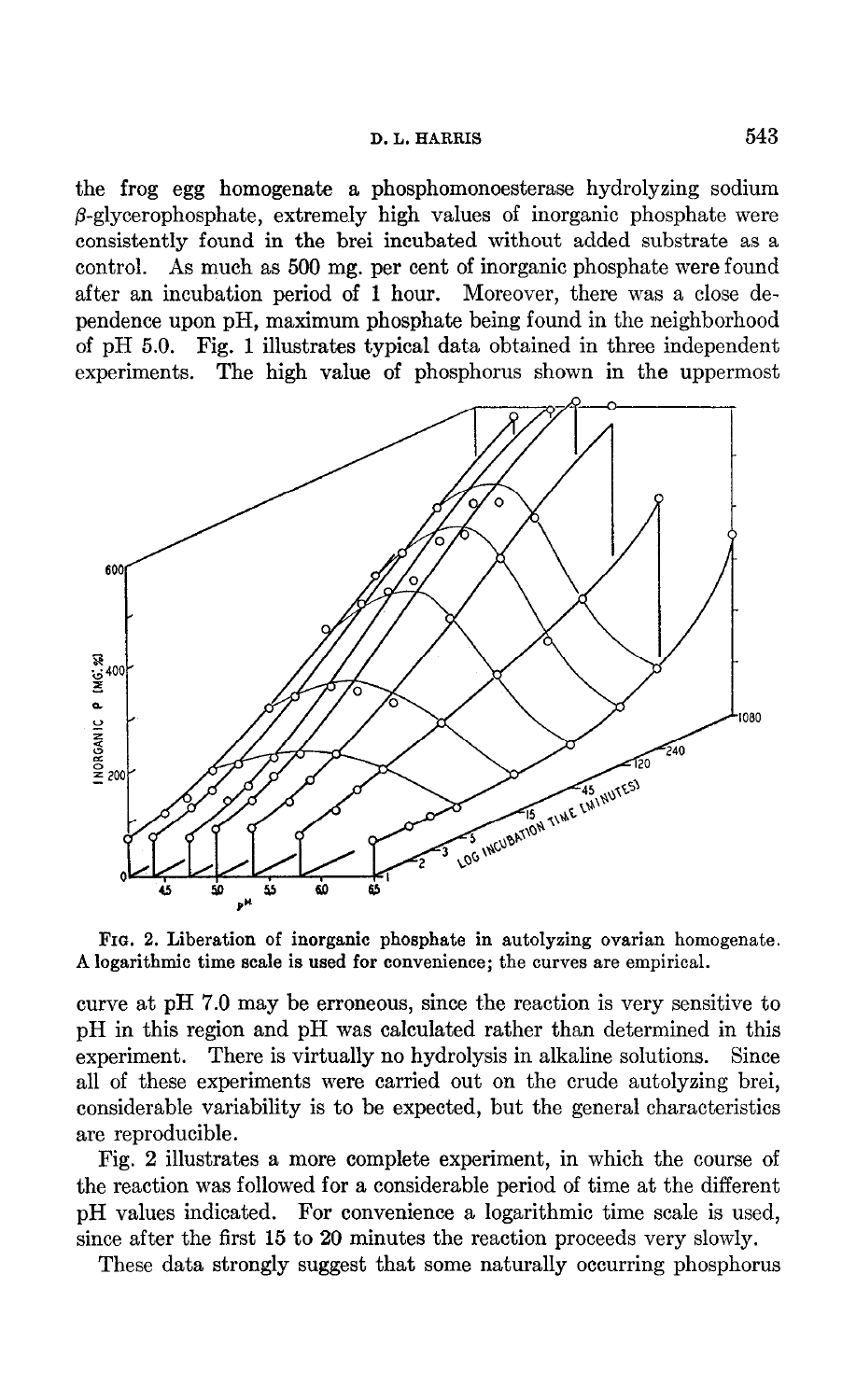compound, presumably an ester, is hydrolyzed. That this is an enzymatic hydrolysis rather than a simple acid hydrolysis is indicated by the dependence upon pH, the fact that the reaction is stopped by the addition of trichloroacetic acid, and by the great speed of the reaction. Indeed, as Fig. 1 demonstrates, as much as 250 mg. per cent of inorganic phosphorus can be liberated in 5 minutes at room temperature. It has also been shown that the reaction can be prevented by heating the brei.

Nature of Substrate—Assuming the reaction to be an enzymatic hydrolysis of a naturally occurring phosphate ester, attempts were made to identify the substrate. No significant changes could be demonstrated in the acid-soluble esters hydrolyzable by 1 N hydrochloric acid. A general fractionation of the brei was therefore made as follows. Aliquots of the autolyzing brei were pipetted into trichloroacetic acid at suitable time intervals. Inorganic phosphorus was determined and, after ashing with perchloric acid, total acid-soluble phosphorus was determined. The difference between these values was taken to be organic acid-soluble phosphorus. Since the trichloroacetic acid filtrate was perfectly clear, it was assumed that all the lipide was carried down with the precipitated protein.2 The precipitate was extracted two or three times with hot alcohol-ether, and the residue considered to be protein. After all traces of alcohol and ether were driven off on a steam bath, the lipide and protein fractions were ashed with perchloric acid and phosphorus was determined.

A representative experiment carried out at pH 5.0 is shown in Fig. 3. The obvious rise in inorganic phosphorus is completely accounted for by the fall in protein phosphorus, while there is no change in the lipide fraction, and but a slight increase in the organic acid-soluble phosphorus. This increase has not been extensively investigated. There seems little reason to doubt that protein phosphorus is the source of the inorganic phosphate released in the autolyzing brei. It will be seen from Fig. 3 that part of the protein phosphorus is resistant to hydrolysis. The interpretation of this will be discussed below.

There are in the frog egg two proteins which contain substantial amounts of phosphorus, nucleoprotein, and phosphoprotein. Either might be the substrate for this enzyme. To distinguish between these two, whole brei was incubated alone, with added casein, or with added ribose nucleic acid. Fig. 4 shows the phosphorus liberated in 30 minutes from the added substrates as well as from the natural substrate present in the autolyzing brei. A full interpretation of these data cannot be given at present, but

2This assumption is doubtless correct, since a good deal of lipide is bound to protein and thus would be precipitated directly. The free fat droplets appear to be covered by a film of protein, and might be precipitated directly, but would in any case be carried down mechanically with the bulky protein precipitate.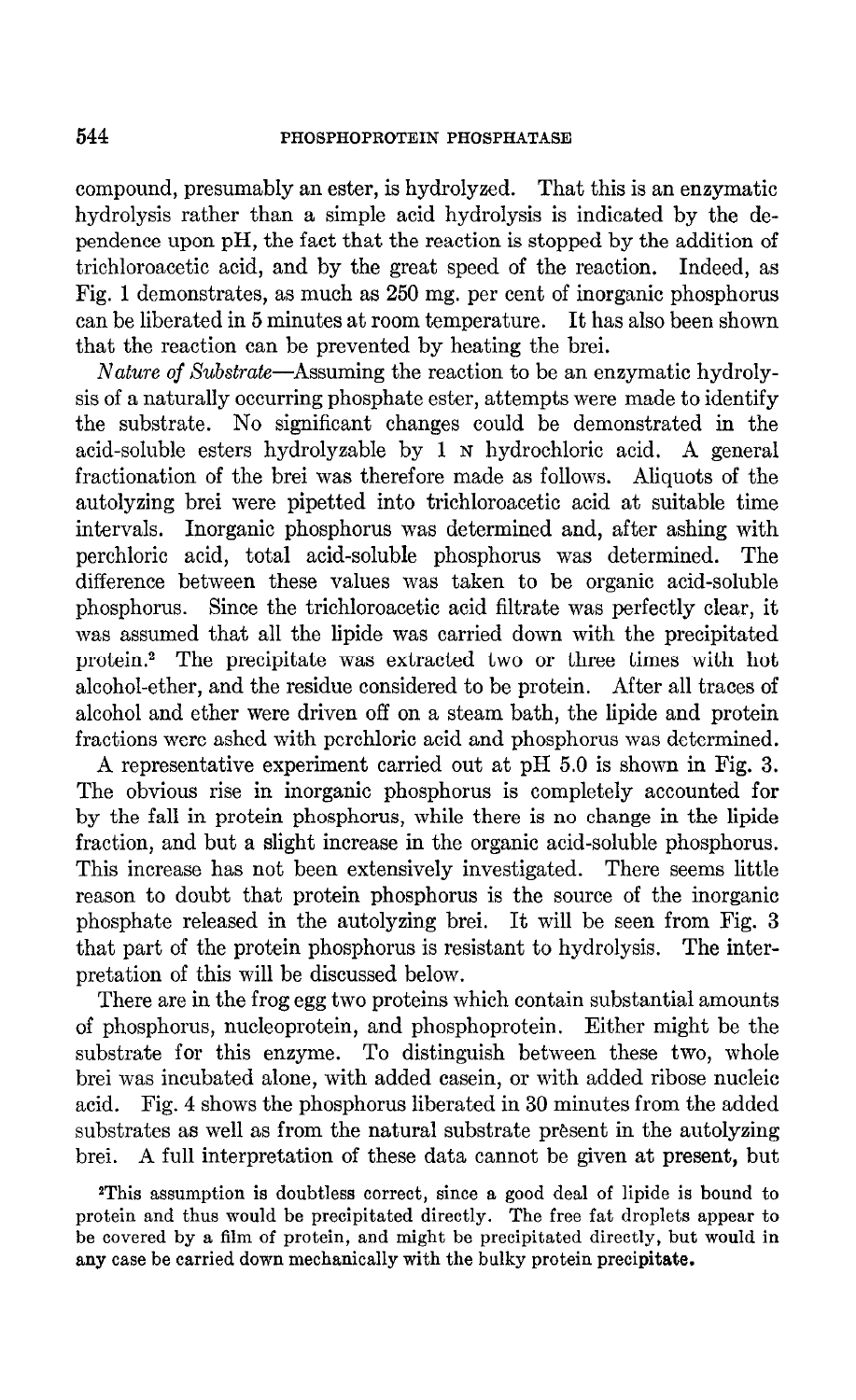



FIG. 3. Change in distribution of phosphorus in homogenate incubated at 23", pH 5.0. Curve 1, total acid-soluble phosphorus; Curve 2, inorganic phosphorus; Curve 3, protein phosphorus; Curve 4, lipoid phosphorus. The points at the end of the dotted lines are the values at 24 hours. The curves are empirical.



FIG. 4. Effect of the enzyme on various substrates. Half circles, natural substrate; solid circles, casein; open circles, yeast nucleic acid. Incubation time, 30 minutes; the curves are empirical.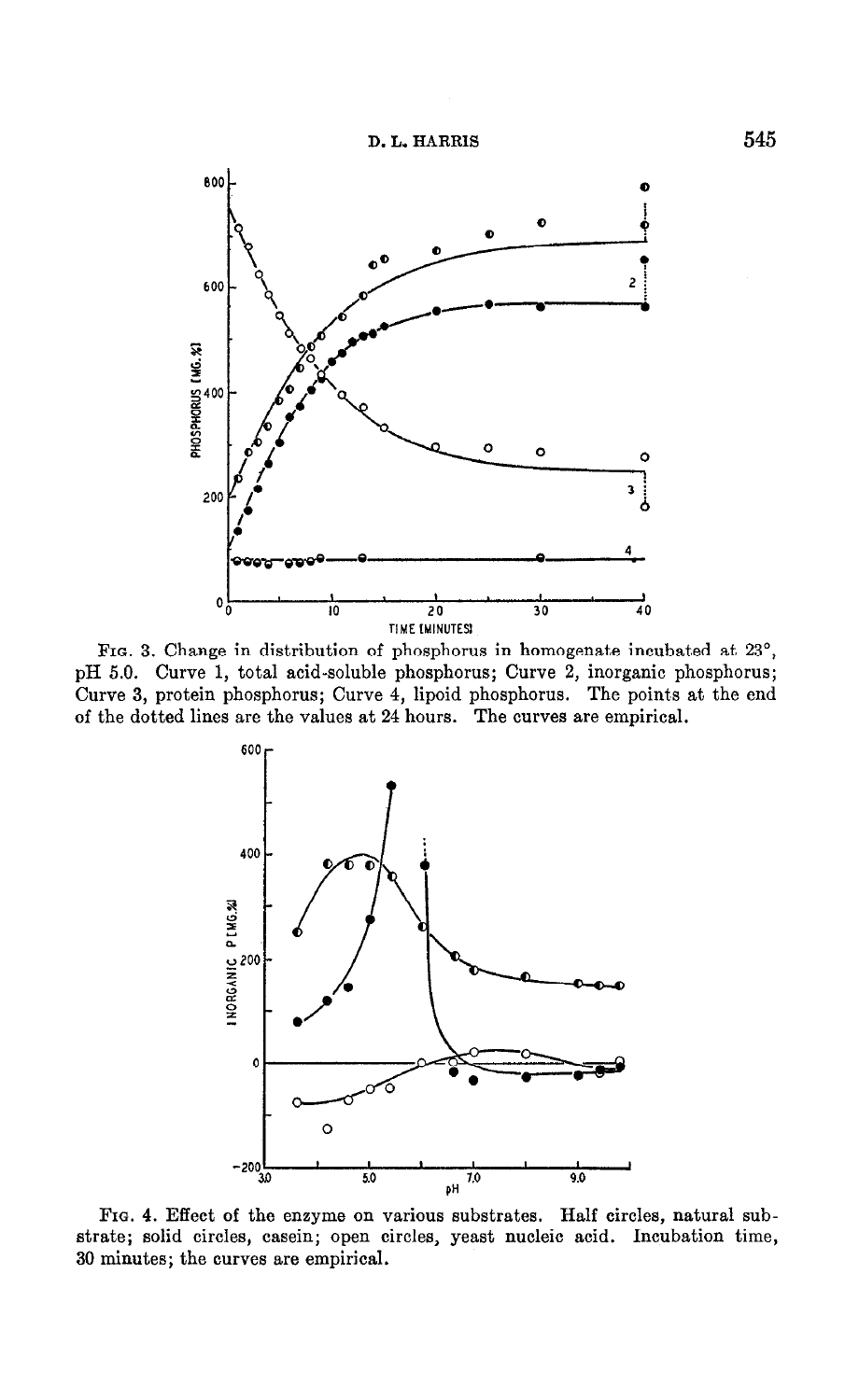there are several obvious features. The autolysis of the naturally occurring substrate is well illustrated but the high level of inorganic phosphate obtained from pH 7.0 to 10.0 is probably an artifact due to the rapid hydrolysis occurring during homogenization. Obviously there is a tremendous increase in inorganic phosphate when casein is added as a substrate, and the highest point on the curve may not be shown, since the reaction was not carried out at close enough intervals near the pH optimum.. The general form of the casein curve seems essentially that of the autolytic curve, although the optimum is somewhat shifted, possibly due to the relative insolubility of casein at pH 5.0. Clearly, casein can serve as a substrate for this enzyme, which may therefore be called a phosphoprotein phosphatase. This observation has been repeatedly confirmed. Casein has been used routinely as a substrate with absolutely consistent results. The natural substrate in the egg is therefore phosphoprotein and this is present in large amounts in the yolk platelets.

Nucleic acid is evidently not hydrolyzed; as a matter of fact, less phosphate seems to be liberated from the yolk when nucleic acid is present. Presumably, the unhydrolyzable protein phosphate noted in Fig. 3 is largely nucleoprotein phosphate.

Localization of Enzyme-Since the work thus far reported was part of a general study of the distribution of enzymes within the frog egg, a few preliminary experiments were carried out to see whether the enzyme was bound to the yolk platelets, obviously the natural substrate. A typical experiment will illustrate the results obtained. Whole brei was centrifuged and the yolk-free brei was decanted from the sedimented yolk. The yolk was then washed three times by centrifugation in 10 volumes of fresh sodium citrate, so that any enzyme not bound to the yolk particles would be washed away. Finally the yolk was resuspended in citrate solution. Samples of the yolk suspension and of the yolk-free brei were set aside and the balance of each heated to 80" for 30 minutes to inactivate the enzyme. Aliquots of the heated and unheated yolk and yolk-free brei were then incubated at  $37^{\circ}$  for 30 minutes at pH 5.0 in the presence of the following substrates: none, heated yolk suspension, vitellin prepared from hen's eggs, according to the method of Calvery and White (l), sodium  $\beta$ -glycerophosphate, and disodium phenyl phosphate. Table I shows the amount of phosphate liberated from the added substrate by the action of the enzyme. These figures were obtained by subtracting from the total inorganic phosphate found in the digest the inorganic phosphate found in the substrate solution after incubation, and the inorganic phosphate liberated by autolysis in the enzyme solution. The latter figure is given in the first column of Table I.

A number of conclusions are clearly indicated by these data. (1) The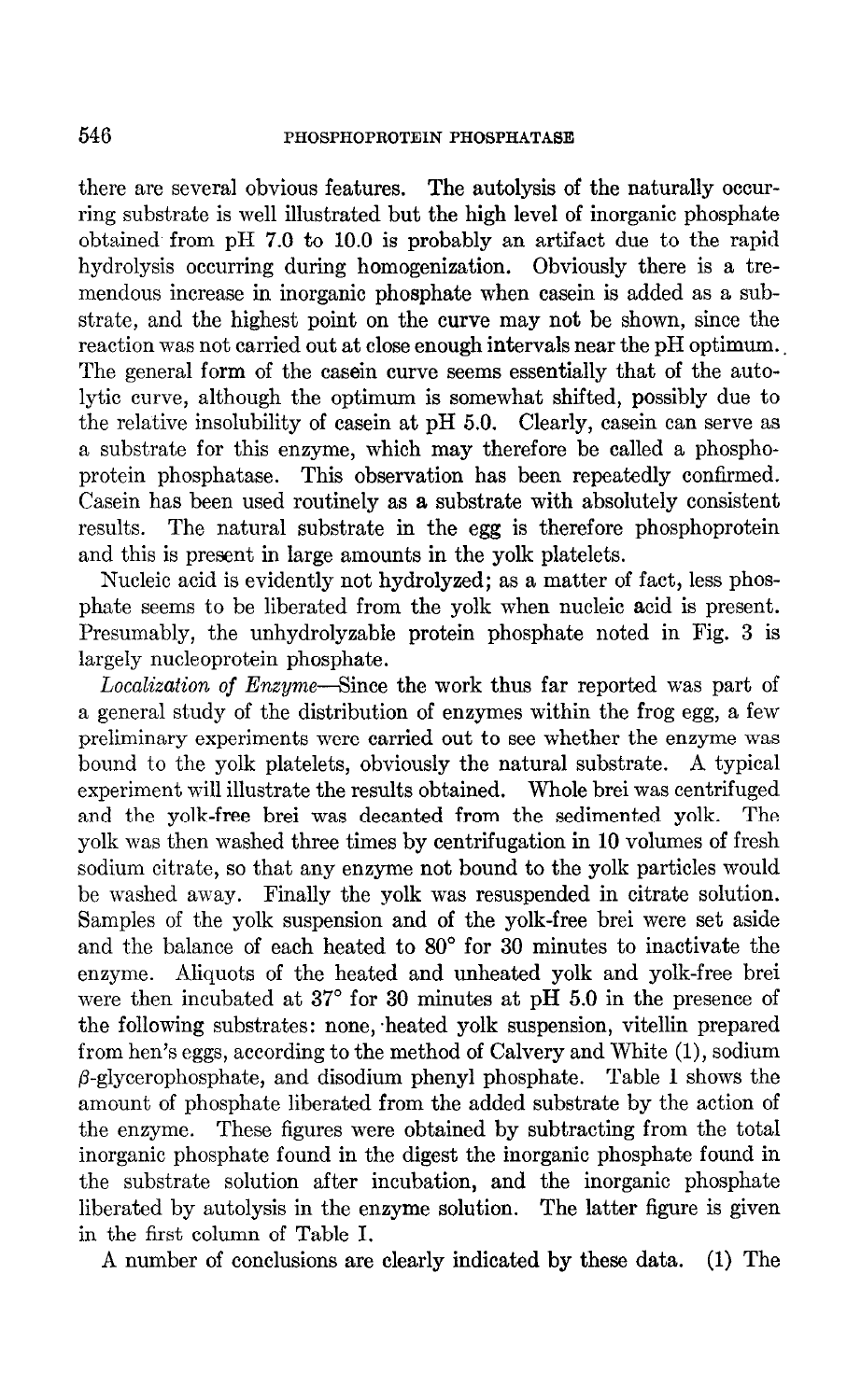### D. L. HARRIS 547

activity of the enzyme is destroyed by heating. The deviations from zero when heated enzyme solutions were used are not significant. (2) The enzyme is bound in part to the yolk platelets. The alternative explanation, that the enzyme is adsorbed during the course of preparation, is not very probable. The dilution of the egg protoplasm which takes place during preparation of the brei and the washing of the yolk are conditions which would tend to remove the enzyme rather than cause it to be adsorbed. In the absence of kinetic data, it is not possible to determine how much enzyme remains adsorbed to the yolk particles. Furthermore, the amount eluted during the course of preparation is indeterminate, so that a qualitative demonstration of the physical association of the enzyme and substrate is all that is possible at the present time. (3) The enzyme attacks all three phosphoproteins tested with considerable vigor, but has relatively little activity on either glycerophosphate or phenyl phosphate.

| Enzyme source | P liberated (mg. per 100 gm.) in 30 minutes, 37°, pH 5.0<br>Substrate |      |     |       |      |              |
|---------------|-----------------------------------------------------------------------|------|-----|-------|------|--------------|
|               |                                                                       |      |     |       |      |              |
|               | $\text{Yolk-free brei} \dots \dots \dots \dots \dots \dots \dots$     | 45   | 83  | 359   | 108  | 0            |
| Same $(head)$ | 5                                                                     |      | 23  | $-11$ | 0    | $-8$         |
|               | 86                                                                    | 94   | 219 | 99    | 3    | $^{\rm -11}$ |
| 11            | 0                                                                     | $-5$ | 29  | $-16$ | $-7$ | $-21$        |

TABLE I Localization of Enzyme and Effect on Various Substrates

Kinetics-A number of experiments have provided data which are suitable for a preliminary analysis of the kinetics of the autolytic reaction. Chemically, one would expect a pseudomonomolecular reaction, since the reaction catalyzed is presumably a simple hydrolysis of serine phosphate, which according to Lipmann (4) is the only phosphorus compound present in case in. One may follow the disappearance of the substrate  $(A - x)$ directly, by analysis of protein phosphorus, with suitable correction for unhydrolyzable phosphorus, or indirectly through the appearance of inorganic phosphate  $(x)$ . To the extent that organic acid-soluble phosphorus is formed from phosphoprotein, the results of these two methods will differ. However, the general results obtained by either approach are the same, as Fig. 5 demonstrates.

This figure is a plot of  $log A - x$  against time for four independent experiments. The solid circles represent data obtained by a direct analysis of protein phosphorus, while all the other experiments are based on the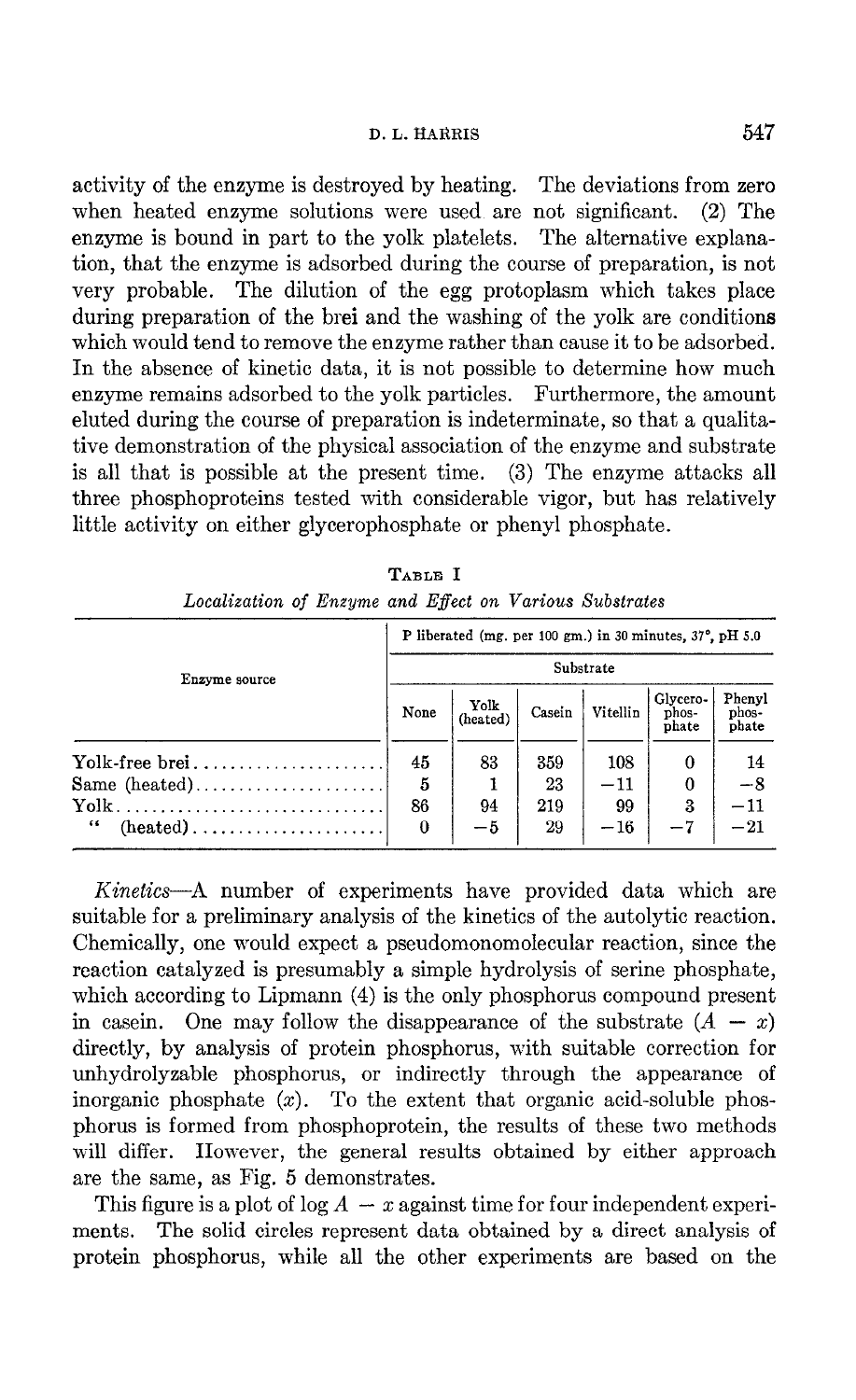### 548 **PHOSPHOPROTEIN PHOSPHATASE**

appearance of inorganic phosphate. The reaction appears to follow monomolecular kinetics quite exactly for 15 to 20 minutes, but there is apparently a sudden break in the rate of the reaction which then proceeds more slowly than would be predicted by theory. Sufficient data about the later stages of the reaction are not available to justify any particular theoretical interpretation. Hence the straight line following the break should be regarded as empirical. However, considering the complicated physical conditions which prevail in the crude brei, with much of the substrate solid and part of the enzyme bound, it is surprising, indeed, that the reaction has predictable kinetics at all.



FIG. 5. Kinetics of the autolytic reaction. The solid circles are based on the direct analysis of protein phosphorus; other data on the appearance of inorganic phosphorus. The initial straight line is based on the equation;  $kt = \log(A/A-x)$ ; the straight line following the break is empirical.

These kinetic results lend support to the idea, suggested by the speed of the reaction, that the hydrolysis of phosphorus from phosphoprotein is a direct one without the intervention of preliminary proteolytic activity. Direct support for this idea is provided by the fact that no increase in acid-soluble nitrogen has been detected.

#### DISCUSSION

The above data seem to justify the conclusion that the ovarian eggs of the leopard-frog contain an active enzyme which attacks phosphoprotein with the liberation of inorganic phosphate. The eggs of the bullfrog likewise contain this enzyme, but in a single experiment it was not demonstrated in the hen's egg. It is to be expected that the enzyme may occur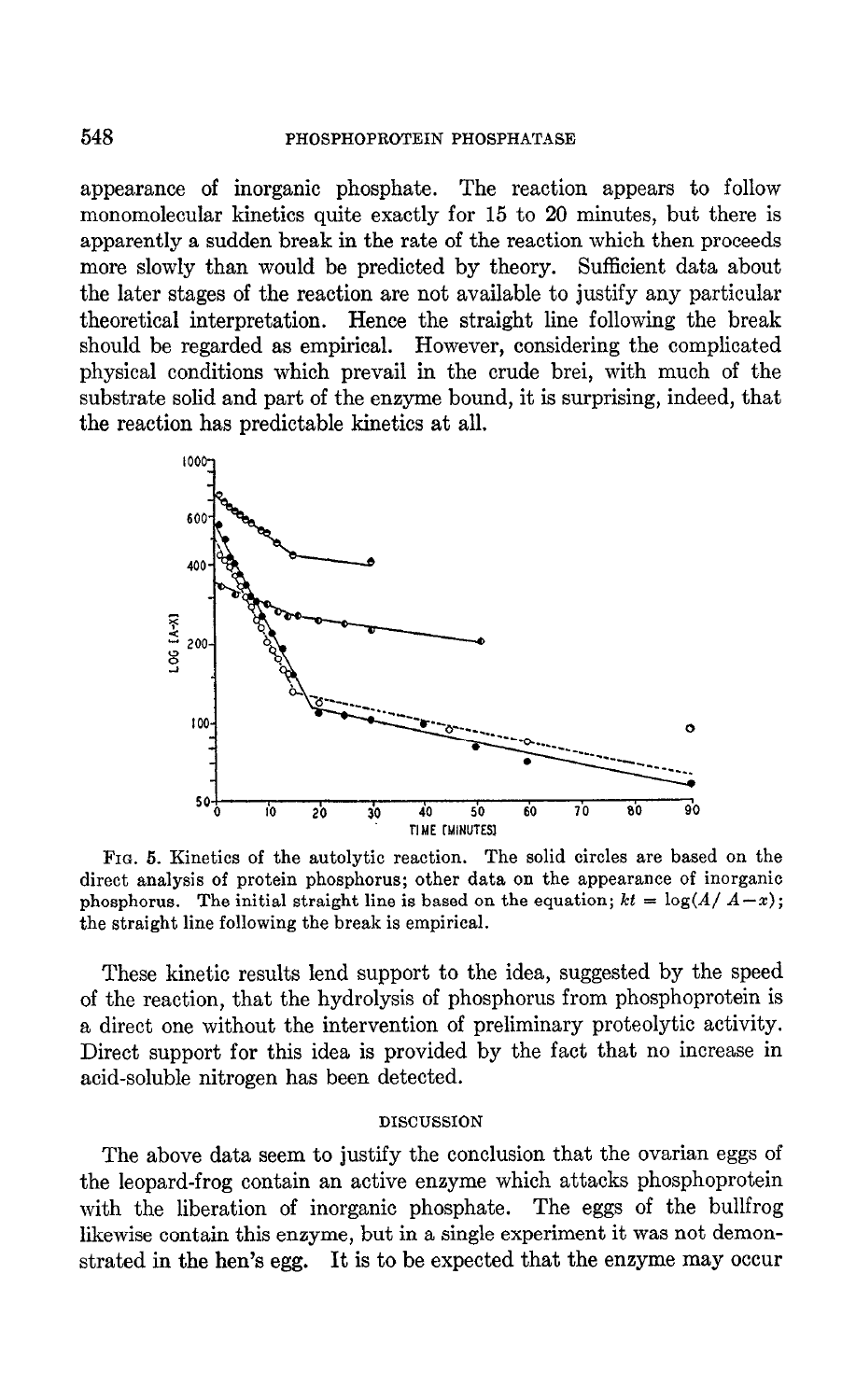# D. L. HARRIS 549

in other eggs of vertebrates and invertebrates which contain large amounts of phosphoprotein.

Detailed studies of the specificity of this enzyme are still needed, but the phosphatases described in the literature do not show the properties displayed by the frog egg enzyme. Most authors report that phosphatases have no action on casein. Kay (3) and Rimington and Kay (8) state that bone and kidney phosphatases do not split phosphate from casein, although the phosphopeptone resulting from tryptic hydrolysis is attacked by both enzymes. Taka-phosphoesterase causes weak hydrolysis of phosphopeptone at pH 5.6, according to Sadanitzu (9) and Sorimati (11). Travia and Veronese (12) report that an alkaline phosphatase from ox spleen does attack casein. Intestinal phosphatase has no action on casein, according to Schmidt and Thannhauser (10). Thus it would seem that most phosphatases have little or no action on casein. Certainly no phosphatase previously described attacks phosphoprotein more readily than glycerophosphate.

No exact study of the kinetics of this reaction or of the influence of cytological structure upon it can be made until the enzyme has been purified. It seems remarkable, however, that the enzyme is able to liberate phosphate with such speed when it is considered that two proteins are involved, and particularly when it is realized that much of the substrate is not in solution. The fact that the reaction appears to proceed in two stages is reminiscent of the observations of Rimington and Kay (8) and Rimington (7), who noted that only part of the phosphate could be split from phosphopeptone by bone phosphatase or alkali, whereas all could be released by kidney phosphatase.

This enzyme may prove to be a useful tool in studying the chemical and physical properties of phosphoproteins. Thus, information as to the mode of linkage of phosphorus in casein might be obtained. Studies on dephosphorized proteins might be facilitated by the specific dephosphorylation method in place of the alkali treatment heretofore used.

The autolytic reaction which occurs so dramatically when the frog egg is ruptured must somehow be held in check in the intact cell, for the eggs remain in a relatively static state throughout the entire winter. After fertilization of the egg, small quantities of phosphate must presumably be liberated gradually or from time to time to meet the metabolic needs of the embryo. The mechanism by which the enzyme is held in check or controlled is uncertain. A favorite explanation in such cases is that enzyme and substrate are not in contact. This seems not to be true here, for a considerable proportion of the enzyme appears to be bound directly to the yolk particles. Other possible interpretations include inhibitors within the cell, addition of activators on homogenization, or other altera